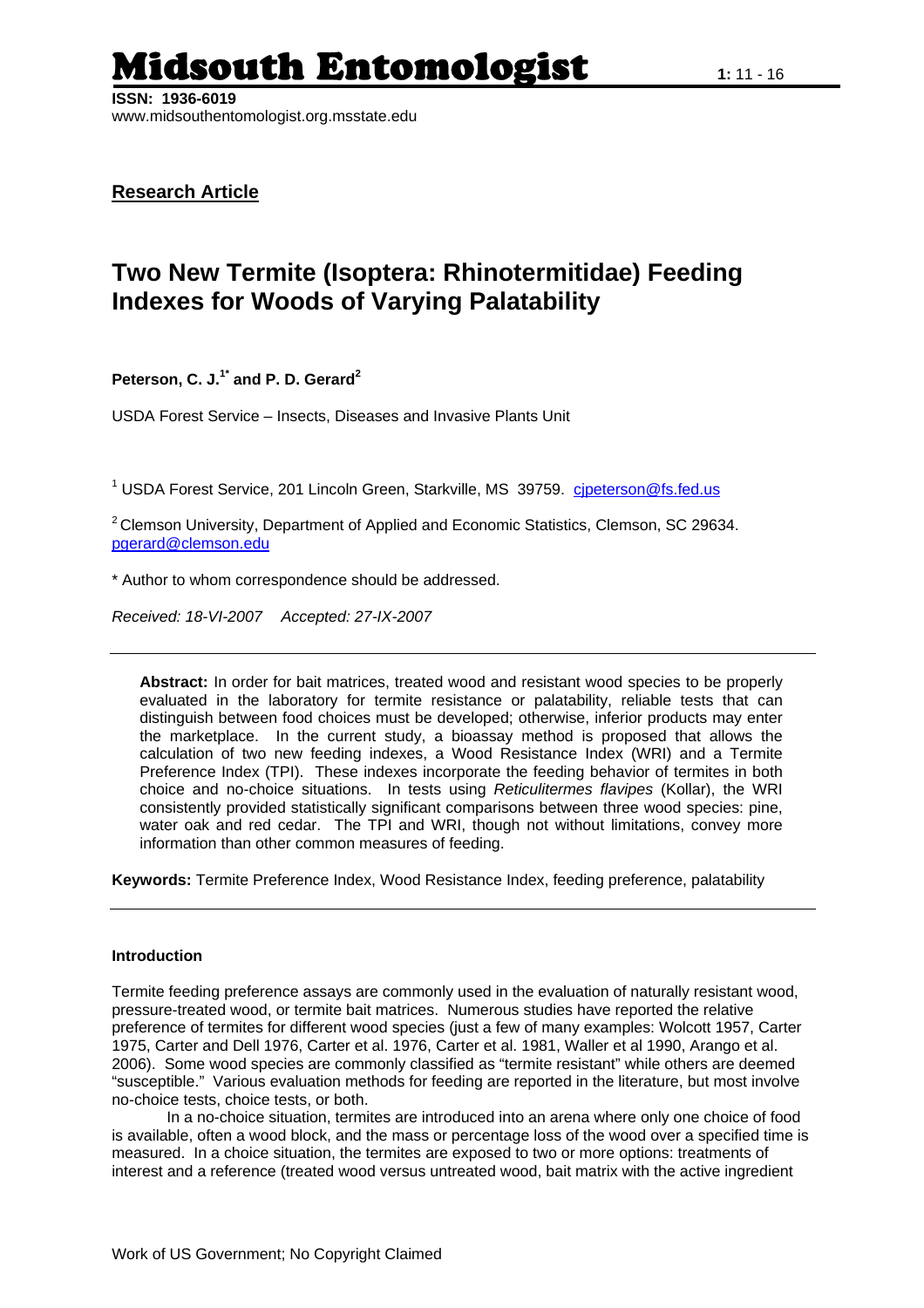versus the bait matrix without the active ingredient, etc.). Feeding on each respective choice is evaluated.

It is difficult to compare termite feeding between choice and no-choice tests because termites may consume a non-preferred food option in the absence of a more preferred option (Cruz-Rivera and Hay 2000). The terms "resistant" and "susceptible" are therefore relative, and may depend upon test conditions. In a choice test, for example, termites may avoid a certain wood when a more preferred wood is available, yet feed on the same wood in a no-choice situation out of necessity (a "conditionally consumed" choice, called "compensatory feeding" by Cruz-Rivera and Hay (2000)). "Unpalatable" foods are those that are not fed upon under any circumstances, while "preferred" foods are readily consumed regardless of other food choices. Choice tests are limited in their ability to distinguish between food sources that are conditionally consumed and those that are unpalatable and may overestimate resistance. No-choice tests, on the other hand, cannot distinguish between food sources that are readily consumed and conditionally consumed and may overestimate susceptibility.

It would be helpful if an assay were developed to better quantify termite preference or wood resistance by using choice and no-choice tests in the laboratory. Such a method is proposed by the current study, with the introduction of two new indexes that make use of the choice and no-choice feeding behavior of termites. These indexes may prove useful as a laboratory tool to determine termite preference or wood resistance.

#### **Materials and Methods**

**Abbreviations used.**  $T_n$  = mass (mg) wood consumed in the test wood of a no-choice test;  $T_c$  = mass (mg) wood consumed in the test wood of a choice test;  $R_n$  = mass (mg) wood consumed in the reference wood of a no-choice test;  $R_c$  = mass (mg) of wood consumed of the reference wood in a choice test; WRI = Wood Resistance Index; TPI = Termite Preference Index; CMI = Chesson-Manly Index;  $I_t =$  initial mass (mg) of the test wood in a choice test;  $F_t =$  final mass (mg) of the test wood in a choice test;  $I<sub>r</sub> =$  initial mass (mg) of the reference wood in a choice test;  $F<sub>r</sub> =$  final mass (mg) of the reference wood in a choice test; SEM = standard error of the mean; GLM = general linear model.

**Bioassays.**Choice and no-choice assays were conducted with three wood species. Yellow pine (*Pinus* sp.) was used as the reference wood in all tests, and the test woods consisted of water oak (*Quercus nigra*, often considered susceptible to termites), and red cedar (*Juniperus virginiana*, often considered termite resistant). In order to evaluate our results when two food choices are equivalent, a fourth group of wood blocks was used, denoted pine', as a test group to compare to the pine reference blocks. Samples of each of the woods were cut into 1 by 1 by 1.5 cm blocks and ovendried at 70 °C for 48 hours, and each species was cut from the same board. Upon removal from the oven, the blocks were immediately placed in a desiccator with Drierite to prevent absorption of atmospheric humidity. The initial mass of each wood block was determined by using a Mettler-Toledo AT400 analytical balance.

Bioassays were conducted in 50 mm ID x 43 mm dishes that contained 30  $\pm$  1 g sand and 4.5 ml water (15% moisture by weight). The test set up required three such dishes per treatment group: one no-choice dish of the test wood, one no-choice dish of the reference wood, and one choice dish containing one block of the test wood and one block of the reference wood (Figure 1). To save time and materials, one set of pine (reference wood) no-choice dishes was used per population and per trial for all wood types, rather than each wood type having its own set of pine no-choice dishes. In the pine-pine' choice dishes, the side (right or left) containing the pine' block was kept consistent.



**Figure 1.** Three-dish bioassay method for calculation of TPI and WRI. A = no-choice dish with reference wood,  $B = no$ -choice dish with test wood,  $C =$  choice dish with both reference and test wood.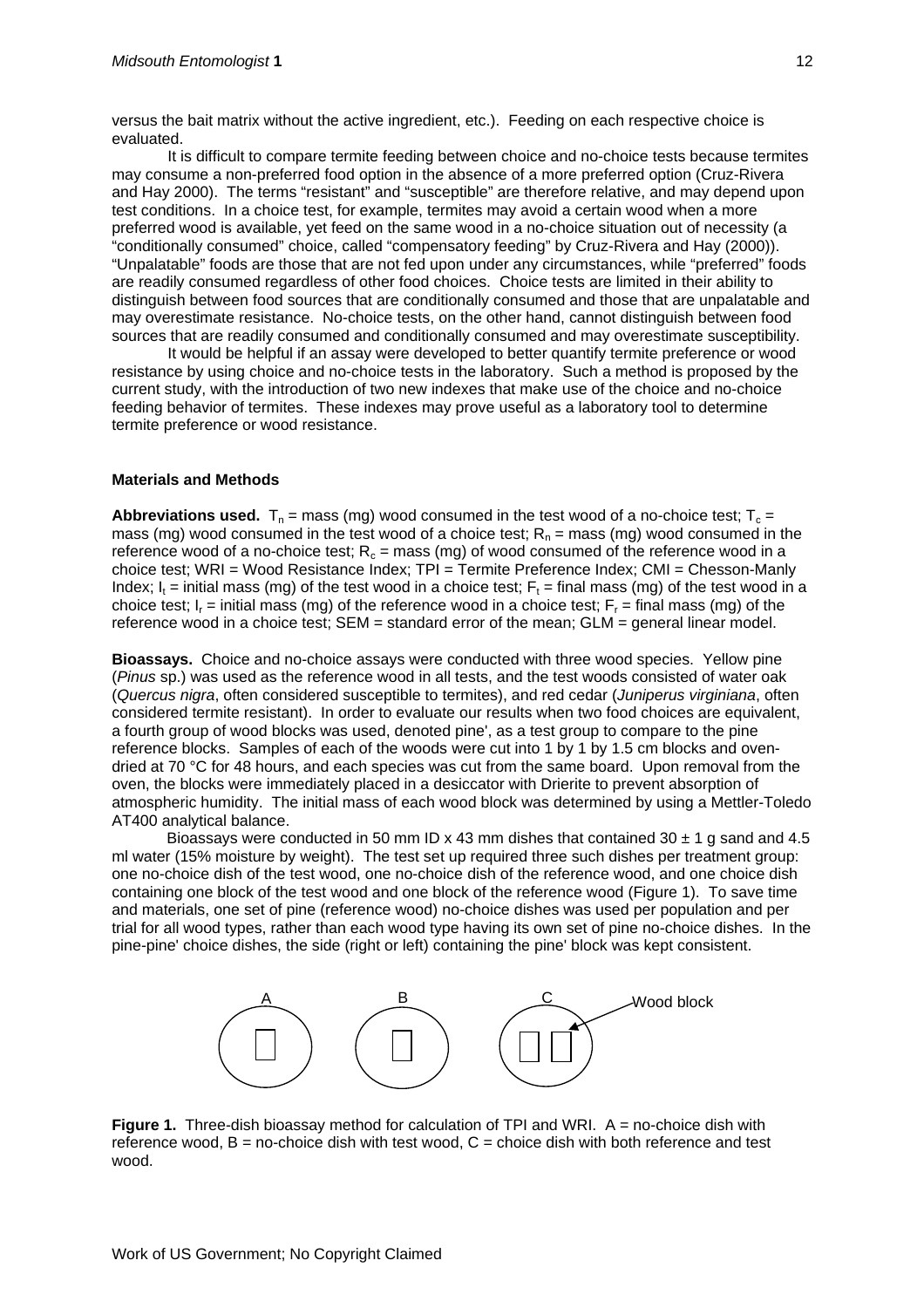The test was conducted three times. All termite populations were collected from naturally infested pine bolts and maintained in metal garbage cans in the laboratory at ambient conditions. The termites were not removed from the naturally infested bolts until the day of testing. In trial 1, conducted for 21 days in December 2004, two populations of *Reticulitermes flavipes*, one collected November 2003 and the second collected September 2003, both from Choctaw County, MS were used in the test, with five replications, and the tests on both populations were conducted concurrently. In trial 2, which was conducted for 28 days in December 2005, had ten replications and used one *R. flavipes* colony collected from Oktibbeha County, MS in October 2004. Trial 3 was conducted over 28 days in March and April 2006 with termites from the same population as used in trial 2.

At the conclusion of the test, the wood blocks were rinsed with tap water to remove sand and feces, and then dried at the conditions described above and weighed. The mass of wood consumed was found by subtraction of the final mass from the initial mass.

**Indexes of Termite Preference and Resistance.** The Wood Resistance Index (WRI) and the Termite Preference Index (TPI) were calculated by using the equations in Table 1.

| Equation <sup>a</sup>                                                                       | Index |  |
|---------------------------------------------------------------------------------------------|-------|--|
| $\frac{(\mathsf{T}_n - \mathsf{R}_n)}{(\mathsf{T}_\mathsf{C} + \mathsf{R}_\mathsf{C})}$ 100 | (WRI) |  |
| $\frac{(T_c - R_c)}{(T_n + R_n)}$ 100                                                       | (TPI) |  |
| $T_n$                                                                                       | (1)   |  |
| $T_n - R_n$                                                                                 | (2)   |  |
| $T_c$                                                                                       | (3)   |  |
| $T_C + R_C$                                                                                 | (4)   |  |
| $R_C - T_C$                                                                                 | (5)   |  |
| $T_c$<br>$T_C + R_C$                                                                        | (6)   |  |
| $R_C - T_C$<br>$T_C + R_C$                                                                  | (7)   |  |
| $\frac{T_n}{T}$<br>$T_{\rm C}$                                                              | (8)   |  |
| $T_n$<br>$T_C + R_C$                                                                        | (9)   |  |
| $In((It - Et)/It)$<br>$ln((lt - Ft)/lt) + ln((lt - Fr)/lt)$                                 | (CMI) |  |

**Table 1.** Indexes and formulae for feeding parameters calculated in this study.

<sup>a</sup>See text for definition of abbreviations

Traditional standard errors for the WRI and TPI could not be calculated because the same reference wood no-choice dishes were used for all test woods, and therefore the index value for each species was not truly independent from the other species. The 95% confidence intervals for the WRI and TPI were calculated by "bootstrapping" the collected data. In bootstrapping, a computer randomly samples, with replacement, the collected data and the index value is calculated many times (here 5000). The range of index values containing 95% of the new computed values is the 95% confidence interval.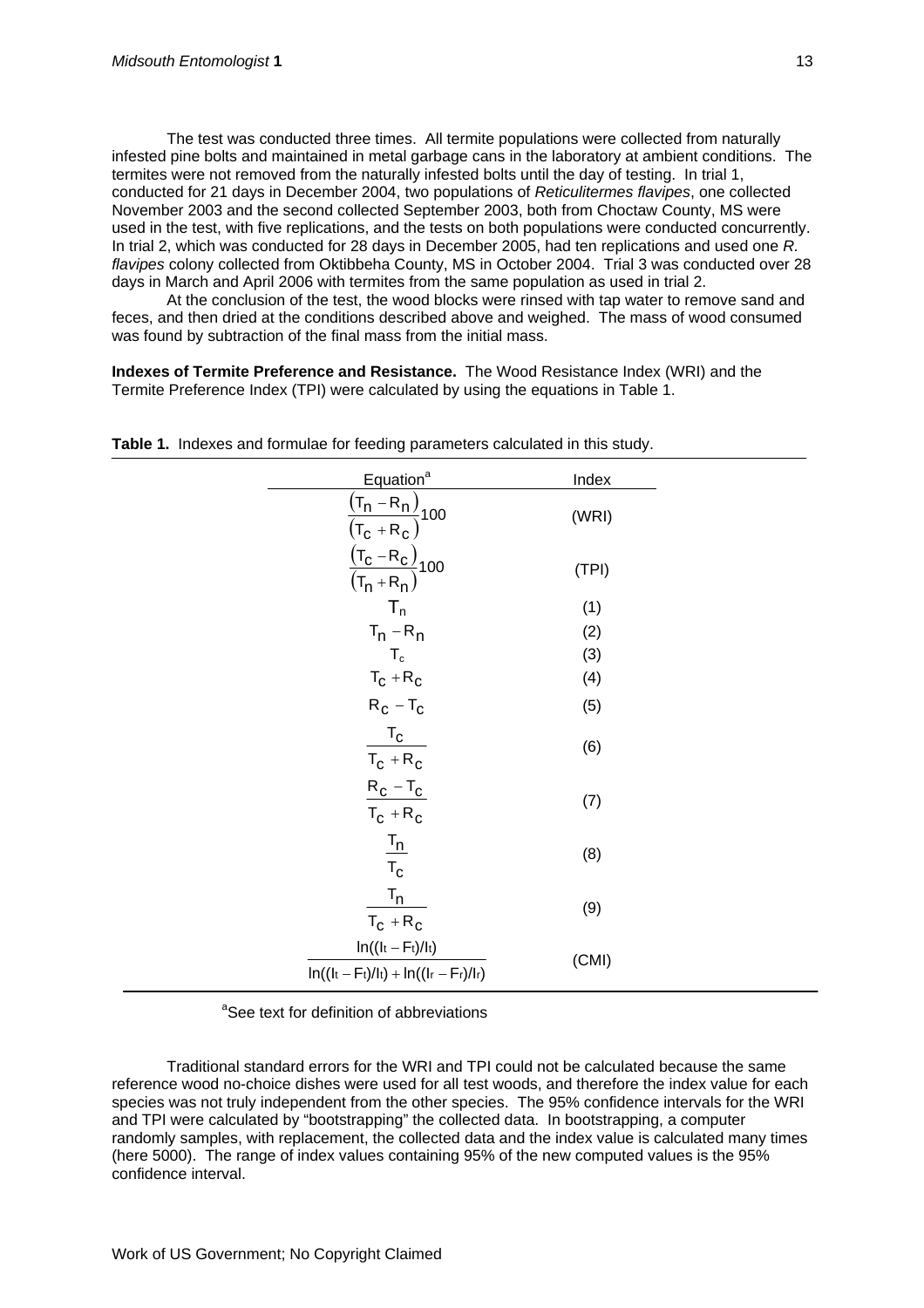Other indexes calculated in this study are reported in Table 1. The Chesson-Manly Index (CMI) is based on Chesson's modification (Chesson 1983) of Manly's equations (Manly et al. 1972), and the confidence interval was calculated by bootstrapping. Significance due to wood species was calculated by the general linear model procedure on SAS (SAS Institute 2001).

#### **Results and Discussion**

Table 2 reports values and 95% confidence intervals for the TPI and WRI.

|            |                      | Trial 1                      |                               | Trial 2                            | Trial 3                           |
|------------|----------------------|------------------------------|-------------------------------|------------------------------------|-----------------------------------|
|            | <b>Index Species</b> | Population 1                 | Population 2                  |                                    |                                   |
| WRI        | Pine'                | $-9.42$ ( $-27.75$ , 11.30)* | $-3.45$ ( $-72.9$ , $38.4$ )* | $0.74$ (-8.54, 10.14) <sup>*</sup> | $-2.27$ ( $-20.61$ , 17.81)*      |
|            | W. Oak               | $-13.83$ $(-27.71, -3.92)^*$ | $-43.13^{a*}$                 | $-16.97$ ( $-23.64$ , $-9.65$ )*   | $-20.12$ ( $-35.32$ , $-3.59$ )*  |
|            | R. Cedar             | $-104.96^{\circ}$ *          | $-148.63^{a*}$                | $-50.06$ ( $-65.50$ , $-37.04$ )*  | $-66.1$ ( $-92.36$ , $-47.01$ )*  |
| <b>TPI</b> | Pine'                | $-18.16$ ( $-52.22$ , 17.13) | 12.03 (-50.68, 76.23)         | 4.58 (-8.73, 17.65)*               | $-4.423$ ( $-34.61$ , 23.86)*     |
|            | W. Oak               | 8.84 (-8.07, 23.7)           | $-16.38^{a}$                  | $-3.11$ ( $-9.03$ , $4.94$ )*      | $-44.75$ ( $-56.92$ , $-33.54$ )* |
|            | R. Cedar             | $-25.81$ <sup>a</sup>        | $-12.05^{\circ}$              | $-24.46$ ( $-33.28$ , $-15.88$ )*  | $-37.46$ ( $-48.22$ , $-25.11$ )* |

**Table 2.** Values (95% confidence interval) for the TPI and WRI.

<sup>a</sup>Confidence interval could not be calculated due to high mortality.

\*Significance due to wood species was determined ( $\alpha = 0.05$ ).

The WRI is a measure of a wood's resistance to termite attack relative to a reference wood. It is based on the difference in the amount (mg) of test and reference wood eaten in two no-choice tests as a percentage of the total amount of wood eaten in a choice test. Negative values indicate test woods that are less consumed than the reference wood, and are therefore resistant, while positive values indicate woods that are consumed more readily than the reference wood, and are therefore preferred. The WRI, however, is unable to differentiate between woods that are equivalent and those that are conditionally consumed. In both cases, the WRI is near zero because the same amount of food is consumed in both no-choice tests regardless of whether they are preferred or conditionally consumed. Values of 100 are only possible when the reference wood is not consumed in the choice or the no-choice tests, an unlikely event.

In Table 2, the WRI was near zero for pine' in all three trials. Significance due to wood species was seen in all three trials, and the observed WRI values were near what would be expected, assuming that pine is less resistant than water oak, which is less resistant than red cedar. In trial 3, the confidence interval for water oak overlaps that for pine' although overall significance due to wood species was determined. The confidence interval for red cedar in population 1 and for water oak and red cedar in population 2 could not be calculated due to high mortality in these dishes (especially the no-choice test wood dishes).

The TPI is found by rearranging the same data collected for the WRI, and relates the difference in mass of food eaten between the two choices in the choice test as a percentage of the total mass of the same two choices consumed in no-choice situations (Table 1). The TPI is a measure of the termites' preference for a test wood relative to a reference wood. Positive values of this index indicate test woods that are preferred to the reference wood, negative values indicate a non-preferred wood, and a value of zero indicates that the two choices are equivalent. Completely unpalatable woods have a value of -100 because the test wood is not consumed in either case. Conditionally consumed woods should have values no greater than zero and approach -100 as the wood decreases in palatability. For preferred woods, with values above zero, the index would rarely exceed 50 even for "strongly preferred" choices, because there are twice as many termites in the two no-choice dishes, consuming twice as much total wood as that consumed in the choice test. A value of 100 is only possible in the event that the reference wood is not consumed in either test (i.e. when the reference wood is unpalatable).

In trial 1 the TPI confidence interval could not be calculated for red cedar in population 1 or for water oak or red cedar in population 2 due to death of termites in several of the replications (Table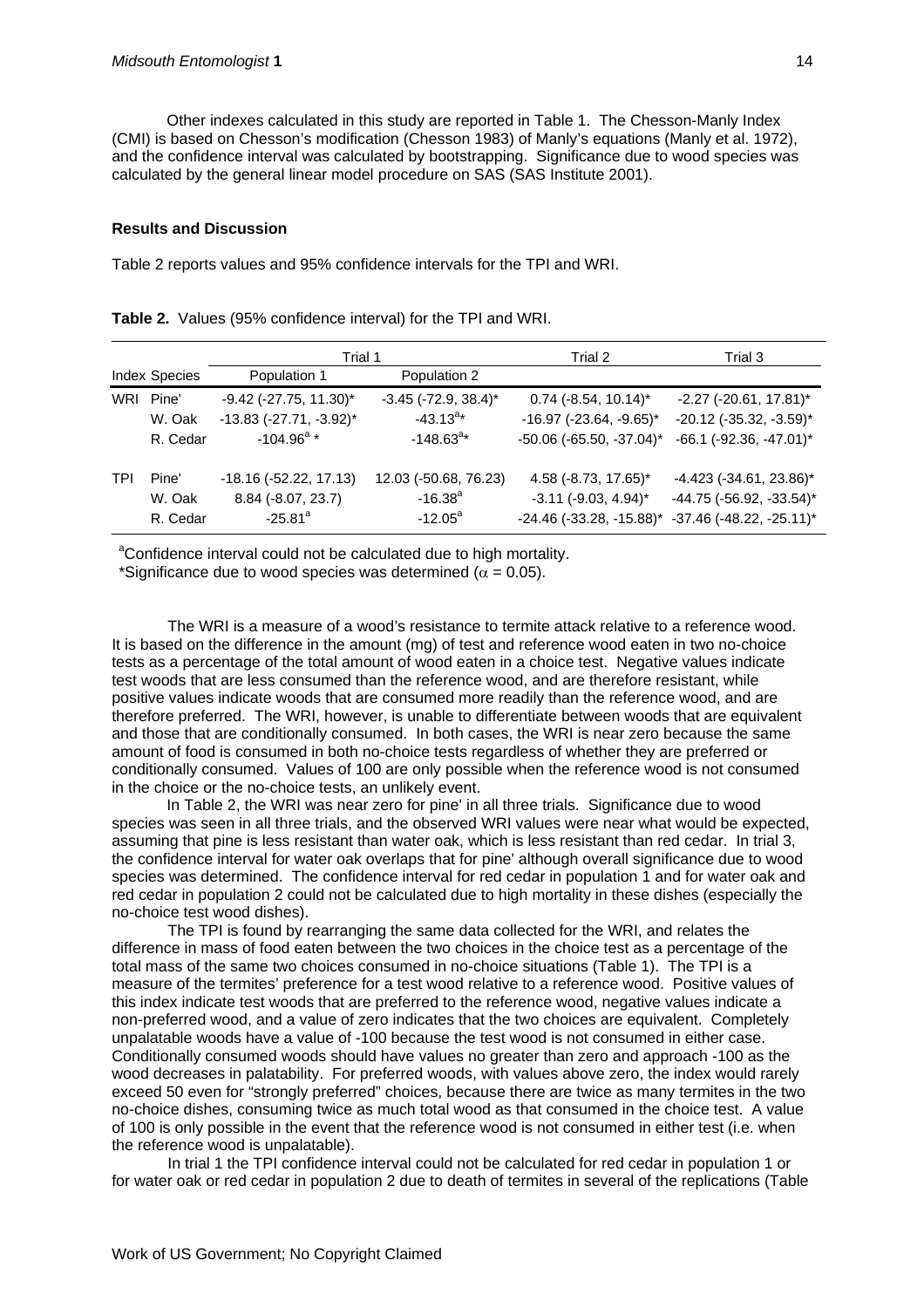2). Significance due to wood species was seen for the two 10-replication trials, where it was not in the 5-replication trials. In trials 2 and 3, the TPI for pine' was near zero, as expected. Different decisions regarding relative preference were reached between trials 2 and 3, however. In trial 2, water oak has a TPI near that for pine', while in trial 3 the TPI for water oak is near that of red cedar.

Comparisons of the WRI and TPI between different test woods are valid only when compared to the same reference wood. For example, TPI values obtained by comparing red cedar to pine are not equivalent to TPI values obtained by comparing red cedar to spruce. Similarly, values may not be directly compared between different termite species. The TPI and WRI may be calculated based on the percentage of wood eaten only if the initial mass of all the test blocks is approximately equal. Blocks that are larger will result in lower percentage consumed values even if the same amount of wood is consumed.

|                |                      |                    | Trial 1            | Trial 2                 | Trial 3                 |
|----------------|----------------------|--------------------|--------------------|-------------------------|-------------------------|
|                | <b>Index Species</b> | Population 1       | Population 2       |                         |                         |
| $\mathbf{1}$   | Pine                 | 43.34 (2.71)*      | 60.62 (3.66)*      | 92.21 (3.64)*           | 51.18 (4.70)*           |
|                | Pine'                | 37.85 (5.72)*      | 58.74 (4.69)*      | 90.78 (3.99)*           | 50.19 (2.87)*           |
|                | W. Oak               | 37.70 (0.68)*      | 38.31 (7.21)*      | 73.60 (1.98)*           | 36.92 (1.95)*           |
|                | R. Cedar             | 13.52 (0.06)*      | 12.08 (1.28)*      | 48.43 (2.95)*           | 26.24 (3.00)*           |
| 2              | Pine'                | $5.49(7.15)^*$     | $1.88(7.80)$ *     | $-0.79(6.99)^{*}$       | $-0.33(4.79)$ *         |
|                | W. Oak               | $5.64$ (2.36)*     | 22.31 (7.93)*      | 18.61 (4.19)*           | 13.00 (5.47)*           |
|                | R. Cedar             | 35.22 (4.82)*      | 42.04 (2.99)*      | 44.58 (5.44)*           | 24.944 (6.35)*          |
| 3              | Pine'                | 21.74 (7.74)       | 87.41 (37.79)*     | 52.50 (7.46)*           | 27.05 (6.95)*           |
|                | W. Oak               | 23.96 (2.19)       | 14.50 (0.93)*      | 53.25 (3.23)*           | 12.90 (1.27)*           |
|                | R. Cedar             | 11.47 (3.27)       | $9.83(2.77)^*$     | 26.49 (2.41)*           | $7.53(1.07)^*$          |
| $\overline{4}$ | Pine'                | 58.23 (6.90)       | 103.3 (28.27)      | 104.22 (7.77)           | 61.09 (3.26)*           |
|                | W. Oak               | 40.76 (4.45)       | 44.17 (2.50)       | 111.66 (4.48)           | 63.70 (3.74)*           |
|                | R. Cedar             | 36.52 (5.86)       | 38.96 (14.39)      | 89.97 (6.44)            | 45.12 (4.54)*           |
| 5              | Pine'                | 14.74 (16.22)      | $-71.55(47.60)$    | $-0.78(11.82)^{*}$      | 6.99 (14.18)            |
|                | W. Oak               | $-7.16(7.38)$      | 15.16 (3.63)       | $5.16(6.42)^{*}$        | 37.91 (4.44)            |
|                | R. Cedar             | 13.59 (11.34)      | 19.31 (12.93)      | 36.99 (5.44)*           | 30.06 (4.68)            |
| 6              | Pine'                | 0.39(0.13)         | 0.72(0.23)         | $0.50(0.06)^*$          | $0.45(0.11)^{*}$        |
|                | W. Oak               | 0.62(0.09)         | 0.33(0.03)         | $0.48(0.03)$ *          | $0.21(0.02)^{*}$        |
|                | R. Cedar             | 0.37(0.15)         | 0.30(0.07)         | $0.30(0.02)$ *          | $0.18(0.04)^{*}$        |
| $\overline{7}$ | Pine'                | 0.21(0.26)         | $-0.45(0.47)$      | $0.00(0.11)^{*}$        | $0.09(0.22)$ *          |
|                | W. Oak               | $-0.24(0.18)$      | 0.34(0.06)         | $0.04(0.06)$ *          | $0.58(0.05)^{*}$        |
|                | R. Cedar             | 0.26(0.31)         | 0.40(0.13)         | $0.40(0.05)^{*}$        | $0.64(0.08)$ *          |
| 8              | Pine'                | 2.75(0.82)         | 1.69(1.25)         | 1.86(0.28)              | 4.52 (1.97)             |
|                | W. Oak               | 1.62(0.13)         | 2.47(0.51)         | 1.42(0.09)              | 3.07(0.31)              |
|                | R. Cedar             | 1.63(0.36)         | 1.98(1.19)         | 1.91(0.22)              | 4.14 (0.99)             |
| 9              | Pine'                | $0.67(0.09)^{*}$   | 0.64(0.22)         | $0.88(0.07)^{*}$        | $0.81(0.04)^{*}$        |
|                | W. Oak               | $0.96(0.09)^{*}$   | 0.84(0.25)         | $0.67$ (0.04)*          | $0.59(0.05)^{*}$        |
|                | R. Cedar             | $0.40(0.00)*$      | 0.57(0.27)         | $0.59(0.08)$ *          | $0.58(0.07)^{*}$        |
| CMI            | Pine'                | $0.540^{a}$        | $0.366^{\text{a}}$ | $0.506$ (0.463, 0.552)* | $0.524$ (0.459, 0.612)* |
|                | W. Oak               | $0.505^{\text{a}}$ | $0.541^a$          | $0.528$ (0.502, 0.550)* | $0.609$ (0.586, 0.631)* |
|                | R. Cedar             | $0.581^{a}$        | $0.592^a$          | $0.590$ (0.571, 0.604)* | $0.632$ (0.609, 0.651)* |

| <b>Table 3.</b> Values of other indexes calculated. |
|-----------------------------------------------------|
|-----------------------------------------------------|

<sup>a</sup>Confidence interval could not be calculated due to high mortality.

\*Significance due to wood species was determined ( $\alpha$  = 0.05).

Several other measures of wood palatability (shown in Table 1) were calculated from the data obtained (Table 3). Although some showed the expected significance in feeding due to wood species, few of them lead to unambiguous results. For example, indexes 3, 6 and 7 all showed